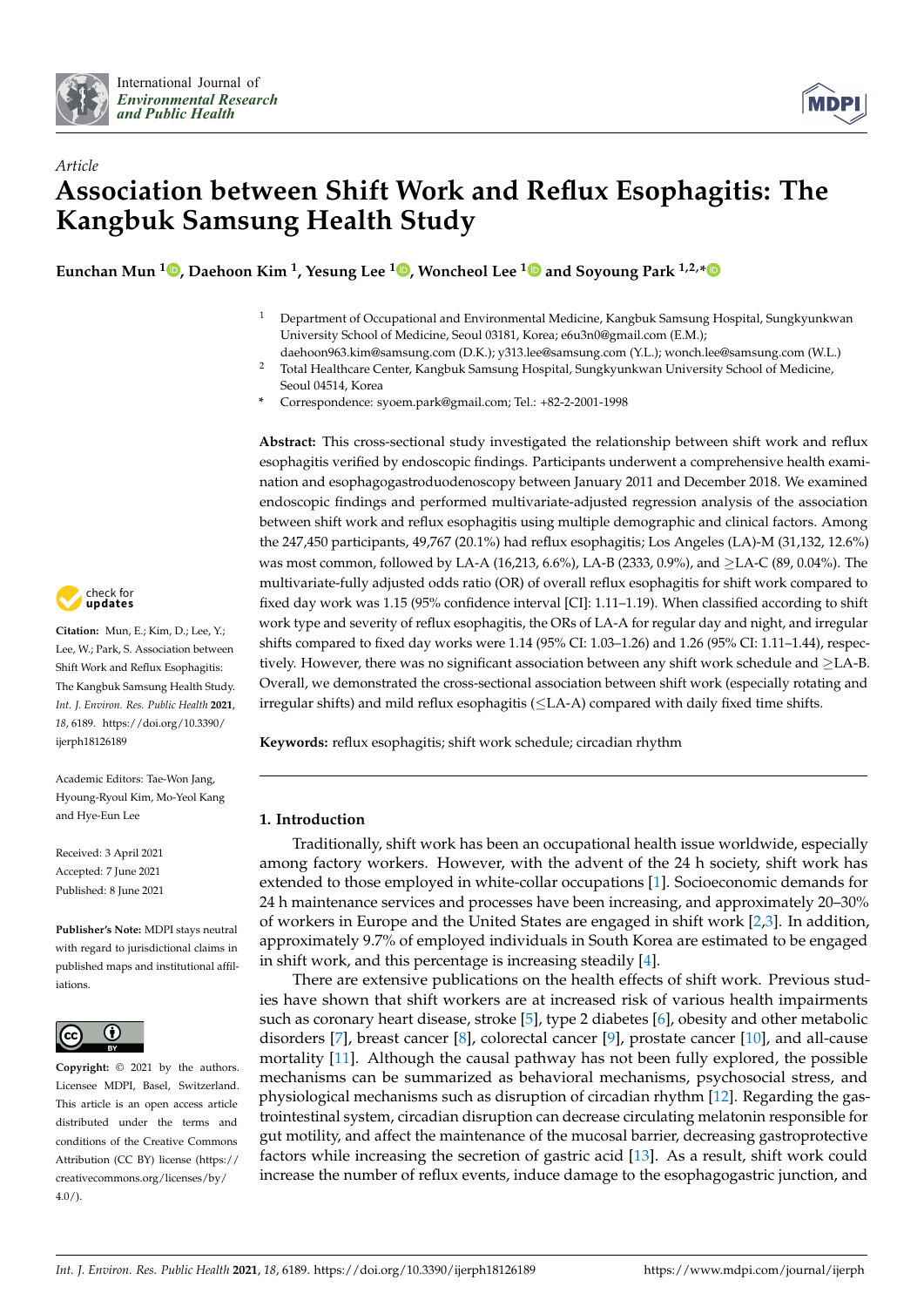delay recovery. Nevertheless, studies on gastroesophageal reflux disease in the working environment are lacking.

Gastroesophageal reflux disease (GERD) is a condition that develops when the reflux of stomach contents causes troublesome symptoms and/or complications according to the Montreal definition [\[14\]](#page-8-10). Practically, the diagnosis of GERD is usually based on reflux symptoms rather than objective evidence of reflux esophagitis, such as endoscopic findings and 24 h pH monitoring tests, especially in primary care settings [\[15\]](#page-8-11). Several studies have shown a link between shift work and reflux symptoms. Xue et al. analyzed a total of 2027 workers who completed a comprehensive health checkup at a university hospital in China, showing that rotating night shift workers had an increased risk of GERD symptoms than day workers (odds ratio [OR]: 3.66; 95% competence interval [CI]: 2.52–5.40) [\[16\]](#page-8-12). Li et al. also showed that shift work was an independent risk factor for GERD symptoms (OR: 1.38; 95% CI: 1.11–1.71) in an investigation of 15,283 outpatients at 10 hospitals in China [\[17\]](#page-8-13). However, even typical reflux symptoms are not specific for reflux esophagitis, and this may have caused overestimation of the risk of reflux esophagitis [\[18,](#page-8-14)[19\]](#page-8-15). Few studies have used objective markers of reflux esophagitis to determine the effect of shift work on reflux esophagitis. This study demonstrated the shift work was positively associated with reflux esophagitis diagnosed using esophagogastroduodenoscopy (EGD).

#### **2. Materials and Methods**

#### *2.1. Study Design and Participants*

This cross-sectional study investigated participants in the Kangbuk Samsung Health Study between January 2011 and December 2018 (*n* = 386,488) and followed the Strengthening the Reporting of Observational Studies in Epidemiology (STROBE) guidelines and the STROBE checklist for cross-sectional studies [\[20\]](#page-8-16). The Kangbuk Samsung Health Study included a cohort of Korean men and women aged 18 years or older, who underwent comprehensive health screening examinations at the clinics of the Kangbuk Samsung Hospital Total Healthcare Center in Seoul and Suwon, South Korea. More than 80% of participants or their spouses were employees of various companies and local governmental organizations, because the South Korean Industrial Safety and Health Law provides free annual or biennial health screenings for employees. The remaining participants voluntarily purchased the screening examinations. In the case of multiple visits, the first visit was investigated instead of the last visit to prevent any further increase of causal interference in this cross-sectional study. The exclusion criteria were as follows: no endoscopy or endoscopy failure, missing occupational information or not working, a history of cancer derived from the database of the National Cancer Registration and Statistics Program, digestive medication use, and missing covariate data. A total of 247,450 workers were included in the analysis (Figure [1\)](#page-2-0). This study was conducted in accordance with the guidelines of the Declaration of Helsinki of 1975 and was approved by the Institutional Review Board of the Kangbuk Samsung Hospital (approval number: KBSMC 2020-10-020; approval date: 16 October 2020). The requirement for informed consent was waived owing to the use of de-identified data.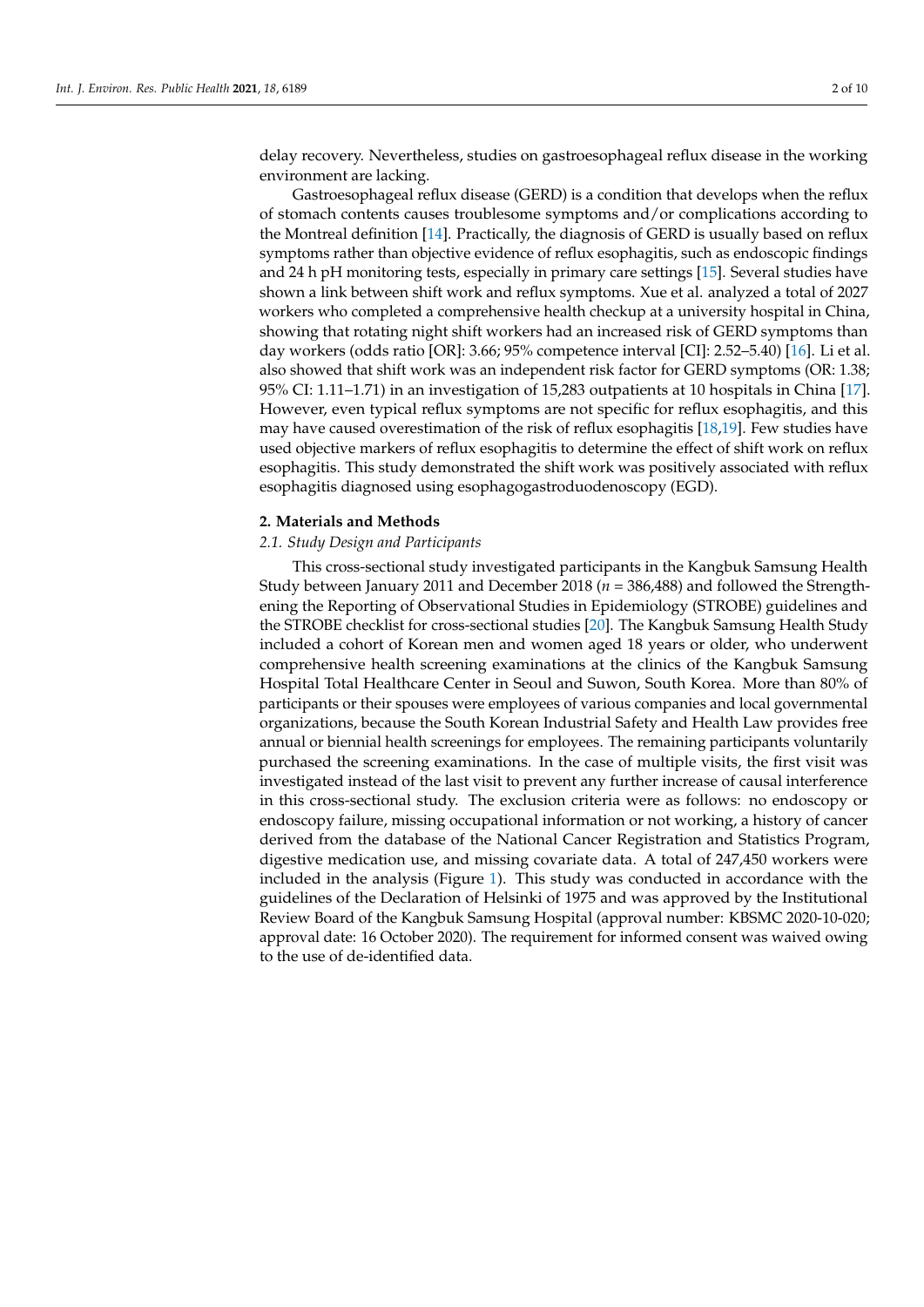<span id="page-2-0"></span>

**Figure 1.** Participant selection flowchart. EGD: esophagogastroduodenoscopy. **Figure 1.** Participant selection flowchart. EGD: esophagogastroduodenoscopy.

*2.2. Measurement of Types of Shift Work 2.2. Measurement of Types of Shift Work*

Data on age, sex, smoking status, alcohol consumption, exercise habits, marital status, education level, abdominal symptoms, medication, and occupational information were obtained using a self-administered questionnaire, and reviewed during a face-to-face interview. Work schedules were investigated with the question, "In the past year, during which time of the day have you worked the most?" The following answers were possible: possible: "I work mostly during the day (between 6 AM and 6 PM)" and "I work during "I work mostly during the day (between 6 AM and 6 PM)" and "I work during other hours." Participants who responded to the latter were classified as shift workers and asked to select one of the following six work schedules:

- Fixed evening shift (between 2 PM and 12 AM); Fixed evening shift (between 2 PM and 12 AM);
- Fixed night shift (between 9 PM and next day AM); Fixed night shift (between 9 PM and next day AM);
- Regular day and night shifts;
- $\bullet$ • 24 h shifts;
- $\bullet$  Split shift; shift; shift; shift; shift; shift; shift; shift; shift; shift; shift; shift; shift; shift; shift; shift; shift; shift; shift; shift; shift; shift; shift; shift; shift; shift; shift; shift; shift; shift; • Split shift;
- Irregular shift work. Irregular shift work.

# *2.3. Mesasurement and Classification of Reflux Esophagitis 2.3. Mesasurement and Classification of Reflux Esophagitis*

A standardized endoscopic examination using esophagogastroduodenoscopy was A standardized endoscopic examination using esophagogastroduodenoscopy was performed as part of a comprehensive health check-up, and the endoscopic findings were performed as part of a comprehensive health check-up, and the endoscopic findings were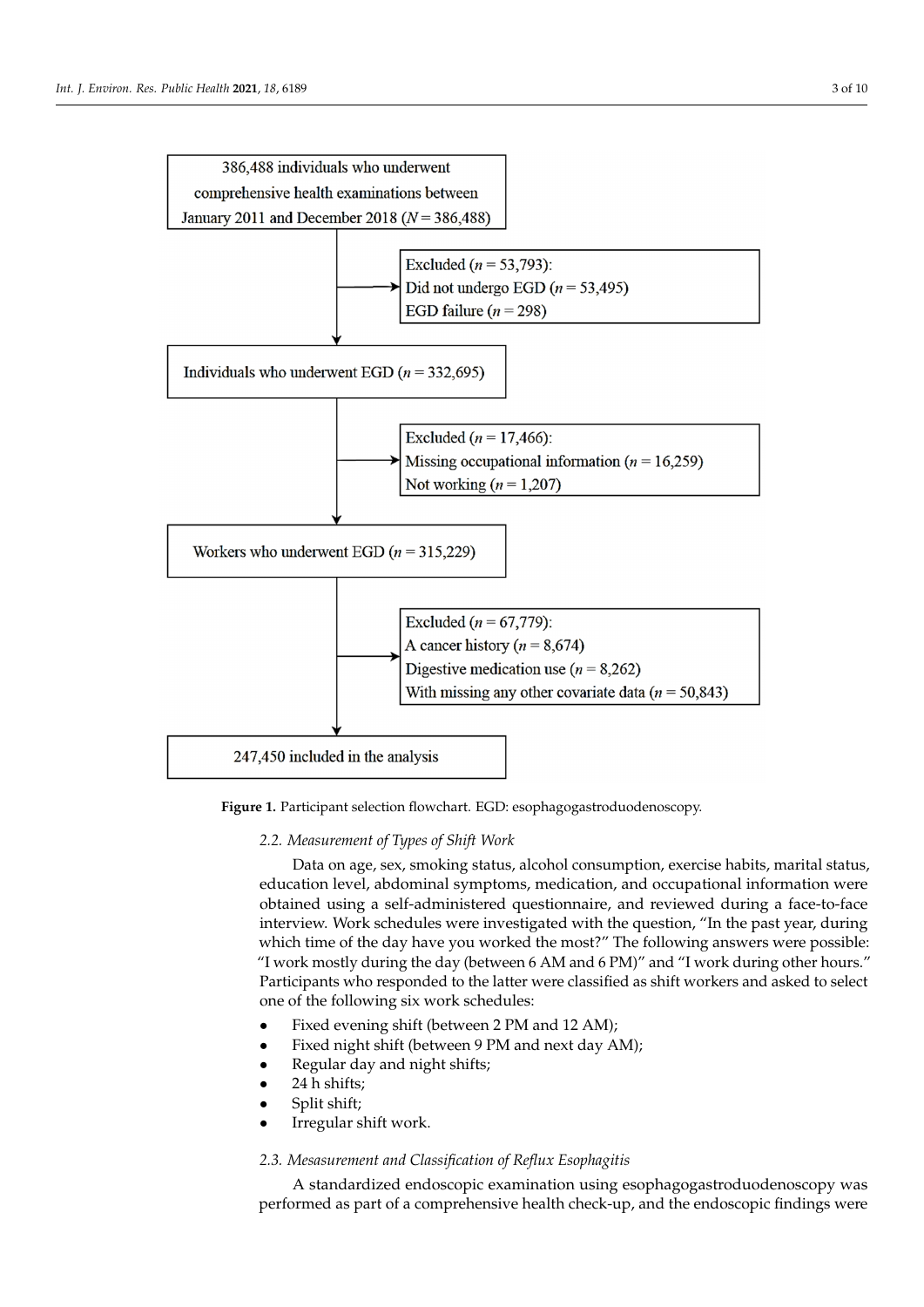recorded and classified by experienced endoscopists. We used the Los Angeles (LA) classification system with Japanese modifications including minimal change grade (LA-M), as noted below (Japanese translated into English) [\[21\]](#page-8-17):

- LA-M: no esophageal mucosal injury, but white turbidity of the mucosa or redness with unclear boundaries that cannot be said to be mucosal damage.
- LA-A: mucosal injury with a major axis not exceeding 5 mm, limited to the mucosal folds.
- LA-B: at least one mucosal injury with a major axis of 5 mm or more; mucosal injuries on different mucosal folds are not continuous with each other.
- LA-C: mucosal injury in at least one place that spreads continuously to two or more folds but involves less than 75% of the circumference.
- LA-D: continuous mucosal injury involving at least 75% of the esophageal circumference.

#### *2.4. Mesasurement of Covariates*

Clinical factors such as height, body weight, and waist circumference were measured by trained nurses, and blood parameters were measured using venous blood samples collected from the antecubital vein after  $\geq$ 10 h of fasting. Serum total cholesterol, highdensity lipoprotein cholesterol (HDL-C), low-density lipoprotein cholesterol (LDL-C), and triglyceride levels were measured using an enzymatic colorimetric assay. Serum fasting glucose levels were measured using the hexokinase method on a Cobas Integra 800 apparatus (Roche Diagnostics, Tokyo, Japan). All laboratory tests were conducted at the Laboratory Medicine Department of Kangbuk Samsung Hospital in Seoul, South Korea, which is accredited by the Korean Society of Laboratory Medicine and the Korean Association of Quality Assurance for Clinical Laboratories.

#### *2.5. Statistical Analysis*

For the descriptions of general characteristics of study participants and the distribution of severity of reflux esophagitis (LA-M, LA-A, LA-B, and  $\geq$ LA-C), categorical variables were expressed as a percentage (%) and analyzed using the Chi-squared test. Non-normally distributed continuous variables are expressed as median values with interquartile ranges (IQRs), and were analyzed using the Mann–Whitney U test. A normality test was performed using the Kolmogorov–Smirnov test. Binary logistic regression was used to determine the association between shift work and reflux esophagitis. For subgroup analysis, multinomial logistic regression was used to determine the association between shift work schedules and types of reflux esophagitis (LA-M, LA-A, and  $\geq$ LA-B). The results of binary and multinomial logistic regressions are expressed as ORs with 95% CIs. Multiple demographic and clinical screening factors were used for multivariate adjustment, followed by age and sex, as well as personal behavioral factors such as smoking status, alcohol intake, exercise, marital status, and education level for Model 1. Additionally, metabolic factors of glucose, body mass index (BMI), waist circumference, total cholesterol, HDL-C, LDL-C, and triglycerides were further adjusted for Model 2. All statistical analyses were performed using SPSS software (version 24.0; IBM Corp., New York, NY, USA). Statistical significance was set at *p* < 0.05.

#### **3. Results**

#### *3.1. Participant Characteristics*

The median age was 36 (IQR, 31–42) years, and the majority (65.0%) of the participants were men. Most were married (74.1%) and well-educated (84.6%) workers. In total, 20.1% of the participants had reflux esophagitis. There were significant differences in age, sex, smoking status, alcohol intake, marital status, education level, BMI, waist circumference, shift work schedules, glucose, total cholesterol, HDL-C, LDL-C, and triglyceride levels between the normal group and reflux esophagitis group. Certain shift work schedules (regular day and night shifts, 24 h shifts, and irregular shift work) were more common in the reflux esophagitis group than in the normal group (Table [1\)](#page-4-0).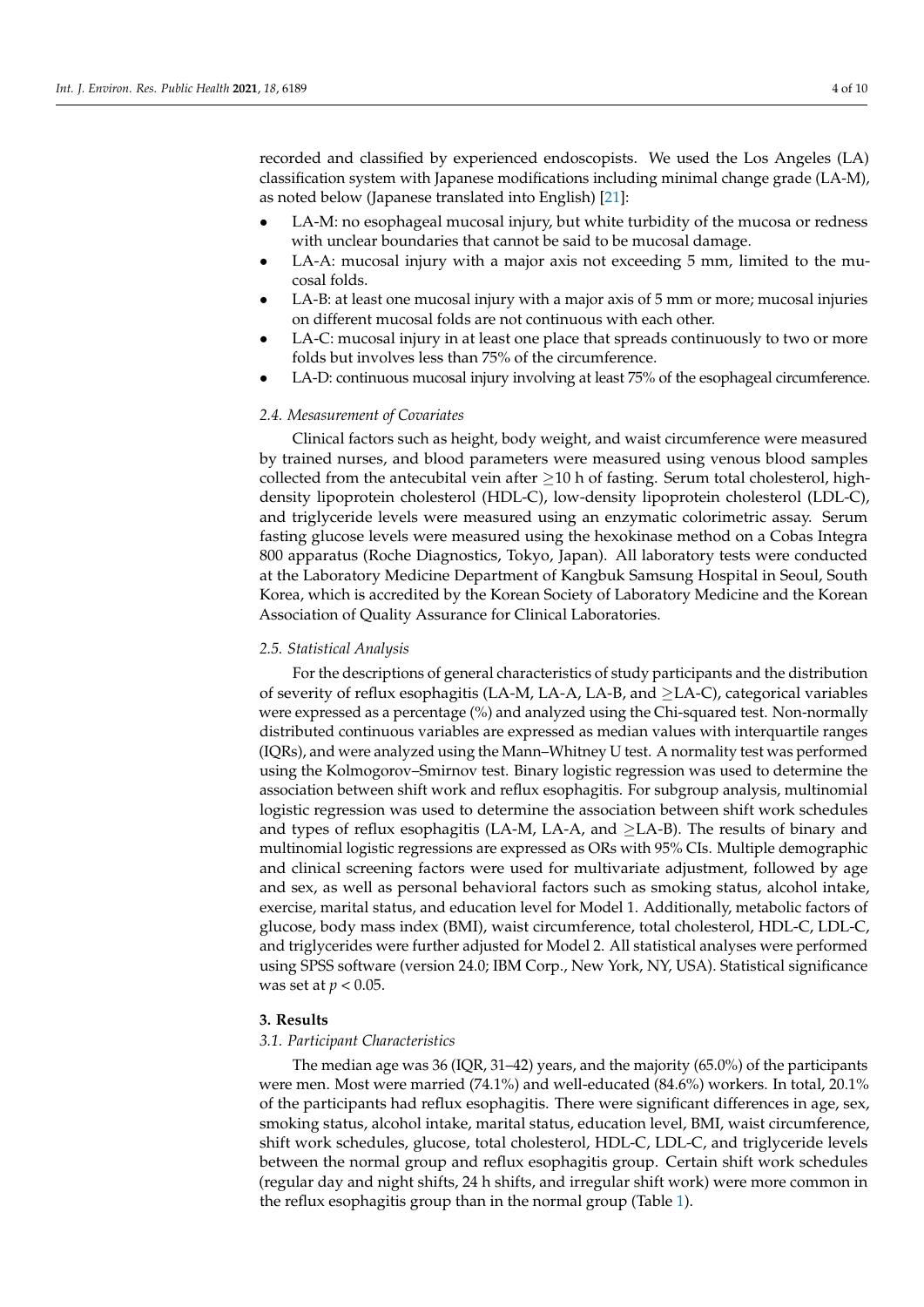<span id="page-4-0"></span>

|                                  | Reflux Esohpagitis  |                   |                  |                 |
|----------------------------------|---------------------|-------------------|------------------|-----------------|
| Variable Category                | Total               | $(-)$             | $(+)$            | <i>p</i> -Value |
| $N$ (%)                          | 247,450 (100)       | 197,683 (79.9)    | 49,767 (20.1)    |                 |
| Age, years                       | $36(31-42)$         | $36(31-42)$       | $35(30-41)$      | < 0.001         |
| Sex, % male                      | 65.0                | 61.9              | 77.5             | < 0.001         |
| Current smoker, % yes            | 23.7                | 21.9              | 30.6             | < 0.001         |
| Alcohol intake, g/day            | $7(3-20)$           | $7(3-20)$         | $10(3-26)$       | < 0.001         |
| Exercise, % yes                  | 39.9                | 39.3              | 42.0             | < 0.001         |
| Glucose, mg/dL                   | 93 (88-99)          | 93 (88–98)        | 94 (89-100)      | < 0.001         |
| BMI, $\text{kg/m}^2$             | $23.4(21.2 - 25.6)$ | $23.2(21.0-25.4)$ | 24.1 (21.8–26.4) | < 0.001         |
| Waist circumference, cm          | $82(75-89)$         | $82(74 - 88)$     | 85 (78–91)       | < 0.001         |
| Total cholesterol, mg/dL         | 190 (169-214)       | 190 (169–213)     | 192 (171-216)    | < 0.001         |
| HDL-C, mg/dL                     | $57(47-68)$         | $57(48-69)$       | $55(46-66)$      | < 0.001         |
| $LDL-C, mg/dL$                   | 120 (99-143)        | 119 (99-142)      | $123(101-146)$   | < 0.001         |
| Triglycerides, mg/dL             | $91(64-137)$        | $89(63 - 132)$    | $103(71-156)$    | < 0.001         |
| Marital status, % married        | 74.1                | 74.4              | 72.8             | < 0.001         |
| Education, % college or more     | 84.6                | 84.4              | 85.6             | < 0.001         |
| Shift work (%)                   | $23,178(9.4)$ *     | 18,223 (9.2)      | 4955 (10.0)      | < 0.001         |
| Fixed evening shift (%)          | 2132(0.9)           | 1749 (0.9)        | 383(0.8)         | 0.01            |
| Fixed night shift (%)            | 577(0.2)            | 472(0.2)          | 105(0.2)         | 0.25            |
| Regular day and night shifts (%) | 7442 (3.0)          | 5723 (2.9)        | 1719 (3.5)       | < 0.001         |
| 24 h shifts $(\% )$              | 3232(1.3)           | 2534(1.3)         | 698 (1.4)        | 0.03            |
| Split shift (%)                  | 1127(0.5)           | 911(0.5)          | 216(0.4)         | 0.43            |
| Irregular shift $(\%)$           | 3788 (1.5)          | 2934(1.5)         | 854 (1.7)        | < 0.001         |

**Table 1.** General characteristics of the study subjects.

Abbreviations: BMI, body mass index; HDL-C, high-density lipoprotein cholesterol; LDL-C, low-density lipoprotein cholesterol. Data are presented as number (%), median (interquartile range) or percentages unless otherwise indicated. \* Work schedules for some shift workers are not available (*n =* 4879, 1.9%).

## *3.2. The Distribution of Endoscopic Findings of Reflux Esophagitis*

Among the 247,450 study participants, 49,767 (20.1%) had reflux esophagitis; LA-M (31,132, 12.6%) was the most common, followed by LA-A (16,213, 6.6%), LA-B (2333, 0.9%), and  $\geq$ LA-C (89, 0.04%). All reflux esophagitis types were more common in men. When study participants were stratified by five age groups (18–29, 30–39, 40–49, 50–59, and  $\geq$ 60 years), LA-M was common in young participants; however, LA-A through  $\geq$  LA-C tended to increase with age (*p* for trends < 0.001) (Table [2\)](#page-4-1).

**Table 2.** The distribution of endoscopic findings of reflux esophagitis.

<span id="page-4-1"></span>

|                                        | <b>RE Classification</b> |                |               |              |           |           |
|----------------------------------------|--------------------------|----------------|---------------|--------------|-----------|-----------|
|                                        | Total N                  | Normal         | $LA-M$        | $LA-A$       | $LA-B$    | $>$ LA-C  |
| N(%)                                   | 247,450 (100)            | 197,683 (79.9) | 31,132(12.6)  | 16,213(6.6)  | 2333(0.9) | 89 (0.04) |
| <b>Sex</b>                             |                          |                |               |              |           |           |
| Male, $n$ $\left(\% \right)$           | 160,829 (100)            | 122,269 (76.0) | 21,356 (13.3) | 14,906 (9.3) | 2210(1.4) | 88 (0.1)  |
| Female, $n$ $\left(\frac{9}{6}\right)$ | 86,621 (100)             | 75,414 (87.1)  | 9776 (11.3)   | 1307(1.5)    | 123(0.1)  | 1(0.001)  |
| Age                                    |                          |                |               |              |           |           |
| 18–29, n $\left(\frac{9}{6}\right)$    | 42,249 (100)             | 33,435 (79.1)  | 6096 (14.4)   | 2470 (5.8)   | 238(0.6)  | 10(0.02)  |
| 30–39, $n$ $\binom{0}{0}$              | 12,2301 (100)            | 96,949 (79.3)  | 15,954 (13.0) | 8298 (6.8)   | 1072(0.9) | 28(0.02)  |
| 40–49, $n$ (%)                         | 59,243 (100)             | 47,646 (80.4)  | 6931 (11.7)   | 3946 (6.7)   | 684 (1.2) | 36(0.1)   |
| 50–59, $n$ (%)                         | 18,710 (100)             | 15,499 (82.8)  | 1766 (9.4)    | 1184 (6.3)   | 248(1.3)  | 13(0.1)   |
| $>60, n$ (%)                           | 4947 (100)               | 4154 (84.0)    | 385(7.8)      | 315(6.4)     | 91(1.8)   | 2(0.04)   |

Abbreviations: RE, reflux esophagitis; LA, Los Angeles classification. All *p* values for trends for each RE type and normal findings were <0.001 according to sex and age.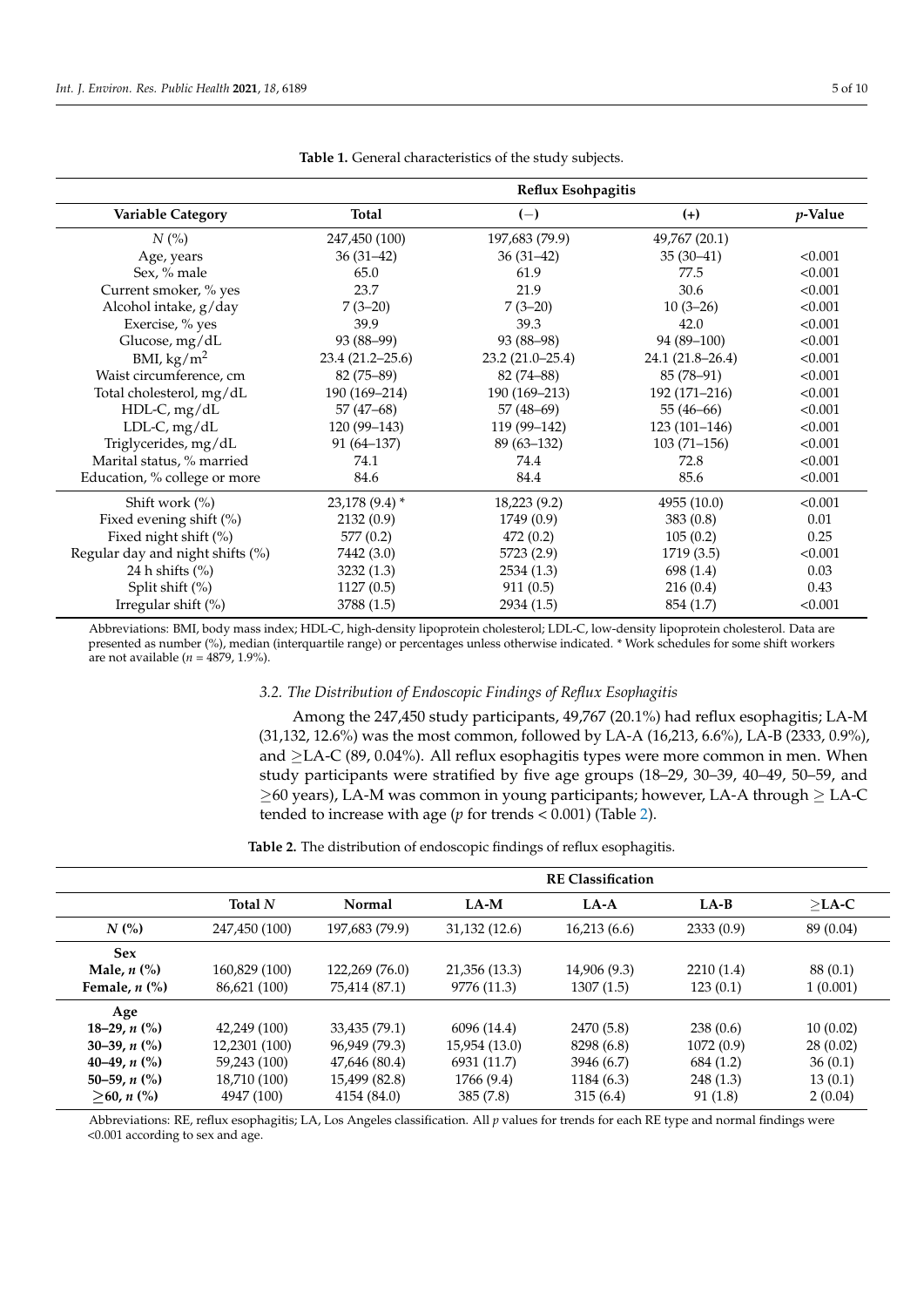#### *3.3. Association between Shift Work and Reflux Esophagitis*

In all regression models, shift work compared to fixed day work was significantly associated with reflux esophagitis (all  $p < 0.001$ ). The magnitude of association was highest in age and sex adjusted model (OR: 1.18, 95% CI: 1.14–1.22) and lowest in the crude model (OR: 1.09 95% CI: 1.05–1.13). Even after full adjustment of all demographic and clinical screening factors including metabolic factors, the association remained consistently significant (OR: 1, 15; 95% CI: 1.11–1.19) (Table [3\)](#page-5-0).

<span id="page-5-0"></span>

| <b>Work Type</b>             |                                    | Age and Sex Adjusted               |                                    | <b>Multivariate-Adjusted Models</b> |  |
|------------------------------|------------------------------------|------------------------------------|------------------------------------|-------------------------------------|--|
|                              | Crude Model                        | Model                              | Model 1                            | Model 2                             |  |
| Fixed day work<br>Shift work | $1.00$ (Ref.)<br>$1.09(1.05-1.13)$ | $1.00$ (Ref.)<br>$1.18(1.14-1.22)$ | $1.00$ (Ref.)<br>$1.15(1.11-1.20)$ | $1.00$ (Ref.)<br>$1.15(1.11-1.19)$  |  |

**Table 3.** Association between shift work and reflux esophagitis.

Model 1: adjusted for age, sex, smoking status, alcohol intake, exercise, marital status, and education level. Model 2: further adjusted for metabolic factors of glucose, BMI, waist circumference, total cholesterol, HDL-C, LDL-C, and triglycerides. Abbreviations: BMI, body mass index; HDL-C, high-density lipoprotein cholesterol; LDL-C, low-density lipoprotein cholesterol; Ref., reference.

#### *3.4. Association between Shift Work Schedules and Types of Reflux Esophagitis*

Compared to fixed day work, shift work was significantly associated with the overall types of reflux esophagitis (OR: 1.15; 95% CI: 1.11–1.19), LA-M (OR: 1.17; 95% CI: 1.12–1.21), and LA-A (OR: 1.11; 95% CI: 1.05–1.18) in the full-adjusted model. There was no significant association between shift work and  $\geq$  LA-B. For additional classification according to shift work type, regular day and night shifts and irregular shift work were significantly associated with LA-M and LA-A. Twenty-four-hour shifts were only significantly associated with LA-M. However, fixed evening shift, fixed night shift, and split shift were not significantly associated with any type of reflux esophagitis (Table [4\)](#page-5-1).

**Table 4.** Association between shift work schedules and types of reflux esophagitis.

<span id="page-5-1"></span>

|                              | <b>RE Classification</b> |                     |                     |                     |
|------------------------------|--------------------------|---------------------|---------------------|---------------------|
| <b>Work Type</b>             | <b>Overall</b>           | $LA-M$              | LA-A                | $>$ LA-B            |
| Fixed day work               | $1.00$ (Ref.)            | $1.00$ (Ref.)       | $1.00$ (Ref.)       | $1.00$ (Ref.)       |
| Shift work                   | $1.15(1.11-1.19)$        | $1.17(1.12 - 1.21)$ | $1.11(1.05-1.18)$   | $1.14(0.98-1.33)$   |
| Fixed evening shift          | $1.10(0.98 - 1.23)$      | $1.10(0.97 - 1.25)$ | $1.08(0.88 - 1.33)$ | $1.25(0.78-2.00)$   |
| Fixed night shift            | $0.94(0.76 - 1.17)$      | $0.85(0.64 - 1.11)$ | $1.09(0.78 - 1.53)$ | $1.32(0.65 - 2.68)$ |
| Regular day and night shifts | $1.20(1.13 - 1.27)$      | $1.22(1.14 - 1.31)$ | $1.14(1.03-1.26)$   | $1.24(0.97-1.58)$   |
| 24 h shifts                  | $1.17(1.07-1.28)$        | $1.20(1.09-1.33)$   | $1.12(0.96 - 1.31)$ | $1.03(0.66 - 1.59)$ |
| Split shift                  | $1.08(0.93 - 1.26)$      | $1.13(0.95 - 1.34)$ | $1.02(0.77 - 1.35)$ | $0.94(0.44 - 1.98)$ |
| Irregular shift              | $1.17(1.08-1.26)$        | $1.14(1.03 - 1.25)$ | $1.26(1.11 - 1.44)$ | $1.05(0.73 - 1.53)$ |

Odds ratios (95% confidence intervals) were fully adjusted for age, sex, smoking status, alcohol intake, exercise, marital status, education, glucose, BMI, waist circumference, total cholesterol, HDL-C, LDL-C, and triglycerides. Abbreviations: RE, reflux esophagitis; BMI, body mass index; HDL-C, high-density lipoprotein cholesterol; LDL-C, low-density lipoprotein cholesterol; LA, Los Angeles classification.

#### **4. Discussion**

In this study, we found that shift work was cross-sectionally associated with reflux esophagitis, verified by endoscopy, even after full adjustment for multiple potential confounding factors. In particular, mild degrees of reflux esophagitis were significantly positively associated with rotating or irregular shifts.

It is estimated that the prevalence of GERD is approximately 13% worldwide; however, there are considerable geographic variations. Moreover, there is a possibility of overestimation, as GERD is typically diagnosed based on subjective symptoms without any gold standard for diagnosis [\[22,](#page-8-18)[23\]](#page-8-19). Conversely, well-controlled large-scale studies presenting the prevalence of reflux esophagitis diagnosed using objective tests such as endoscopy and 24 h pH monitoring are limited. According to a recent nationwide multicenter study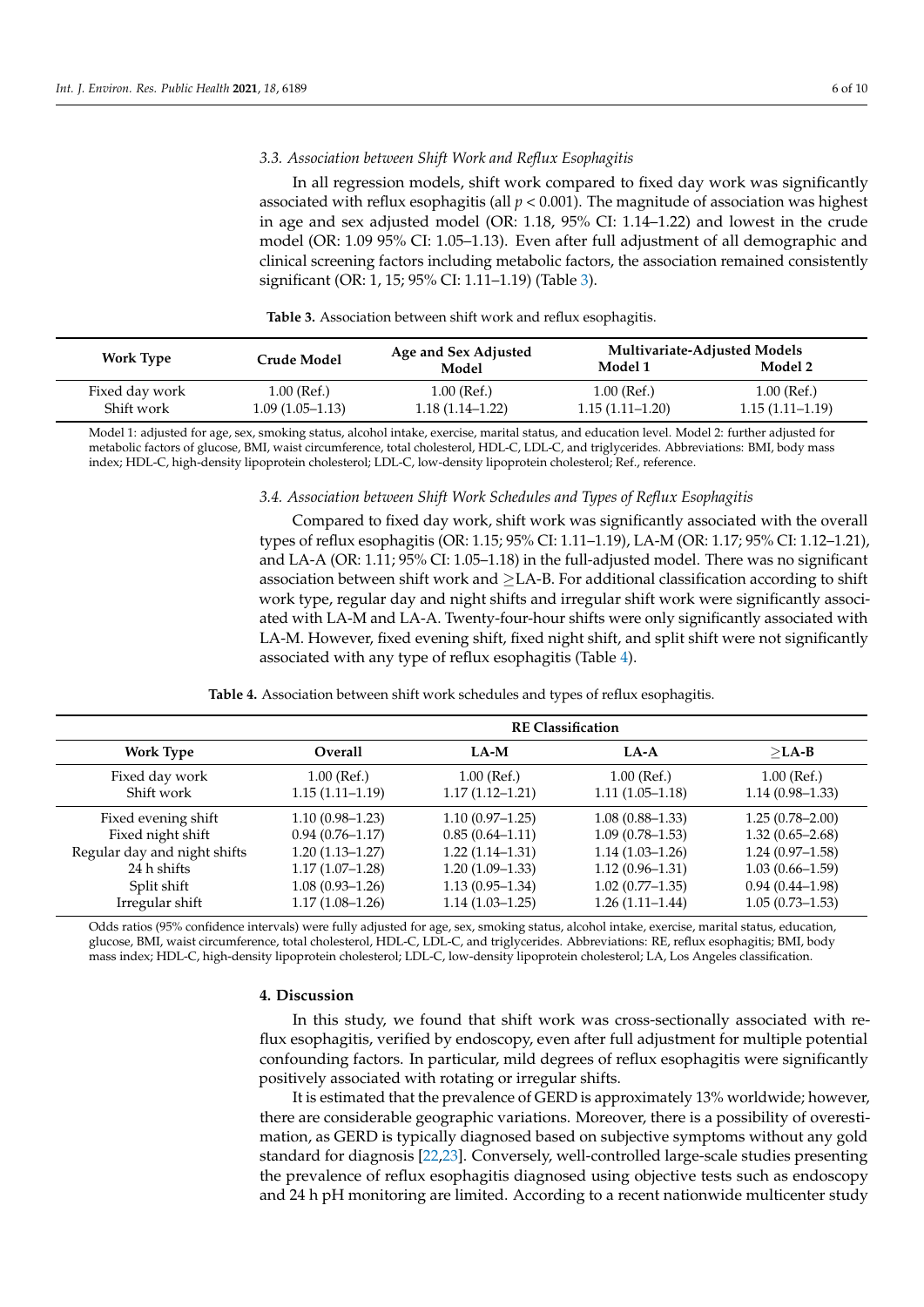on 2687 Koreans, the prevalence of endoscopic reflux esophagitis of grade ≥LA-A was 9.7% [\[24\]](#page-8-20); in our study, the prevalence was 7.5% ( $n = 18,635$ ). The subjects in our study were part of a relatively healthy occupational cohort; this may explain the relatively lower prevalence of erosive esophagitis compared with those of previous studies.

Although the causal pathway of the increased risk of reflux esophagitis among shift workers is not fully understood, several plausible mechanisms have been suggested by previous studies. Currently, circadian disruption caused by shift work is one of the most reliable pathways. Shift work is well known for altering light exposure, diet patterns, and sleep patterns [\[10\]](#page-8-6), and all of these factors result in circadian rhythm disruption of regulatory hormones, especially melatonin [\[25\]](#page-8-21). Melatonin maintains esophageal mucosa integrity through its antioxidative effects against free radical destruction [\[26\]](#page-8-22) and vasodilating effects on esophageal microcirculation [\[27\]](#page-8-23). It also minimizes contact with reflux contents by inhibiting the secretion of acid and pepsin, while stimulating duodenal bicarbonate secretion and increasing gastrin release; this in turn increases contractility of the lower esophageal sphincter (LES) [\[28–](#page-8-24)[30\]](#page-9-0). Thus, circadian disruption which is responsible for low levels of melatonin, could be a principal factor in increasing the risk of reflux esophagitis among shift workers.

Apart from disrupted circadian rhythms, altered dietary habits as a result of shift work can increase the risk of reflux events. Shift workers tend to snack more and have irregular mealtimes [\[31](#page-9-1)[,32\]](#page-9-2), and several studies have reported that irregular diet habits, especially short meal-to-sleep intervals, may be related to increased transient LES relaxation [\[33](#page-9-3)[–35\]](#page-9-4). Additionally, shift workers are likely to adopt unhealthy behaviors, such as reduced physical activity [\[36\]](#page-9-5), smoking [\[37\]](#page-9-6), and alcohol use [\[38\]](#page-9-7); these may in turn adversely affect reflux esophagitis [\[39–](#page-9-8)[42\]](#page-9-9). Obesity and being metabolically unhealthy are also related to shift work [\[43\]](#page-9-10), and can increase the risk of reflux esophagitis [\[44\]](#page-9-11). However, our study focused on the effects of circadian misalignment, rather than other possible causal pathways. The positive relationship between shift work and reflux esophagitis was consistent even after full adjustment of personal behavior and multiple clinical factors such as BMI, waist circumference, and other metabolic factors.

We stratified the type of shift work and the severity of reflux esophagitis. Rotating or irregular shift work schedules were associated with mild reflux esophagitis, while fixed shift work schedules were not significantly associated with reflux esophagitis. Since fast rotating or irregular shift work may not allow for sufficient time for the intrinsic circadian clock to adapt, more severe disruptions of circadian rhythm may occur and result in lower melatonin levels compared to fixed shift work [\[45\]](#page-9-12). In addition, the regularity of dietary habits may have contributed to the effects on reflux esophagitis, which differed by types of shift work. For shift workers, irregular working hours are the most influential factor on the timing of meals. As shift workers who work irregular hours have difficulty in maintaining regular eating patterns, fixed time shifts would have been more beneficial than rotating or irregular shifts for achieving regular dietary habits [\[46\]](#page-9-13).

In this study, the effect size of shift work for reflux esophagitis was not large because reflux esophagitis can be caused by a number of similarly influential factors rather than very deterministic factors. Therefore, a small effect size of a single factor (shift work) is an expected result [\[47\]](#page-9-14).

Several previous studies support our results. Chung et al. showed that shift work was cross-sectionally associated with erosive esophagitis in 6040 male shipyard workers (OR, 1.41; 95% CI, 1.03–1.94). However, they did not analyze differences according to the type of shift work schedule or severity of reflux esophagitis. Furthermore, the study participants were all healthy male workers with the same occupational background; generalizability was thus limited [\[48\]](#page-9-15). Li et al. verified that shift work is an independent risk factor associated with GERD symptoms through an analysis of 15,283 outpatients (OR: 1.38; 95% CI: 1.11–1.71). However, their study was limited by only analyzing outpatients rather than healthy workers [\[17\]](#page-8-13). Xue et al. obtained more generalizable results than previous studies by using health checkup data. They showed that shift work and GERD symptoms are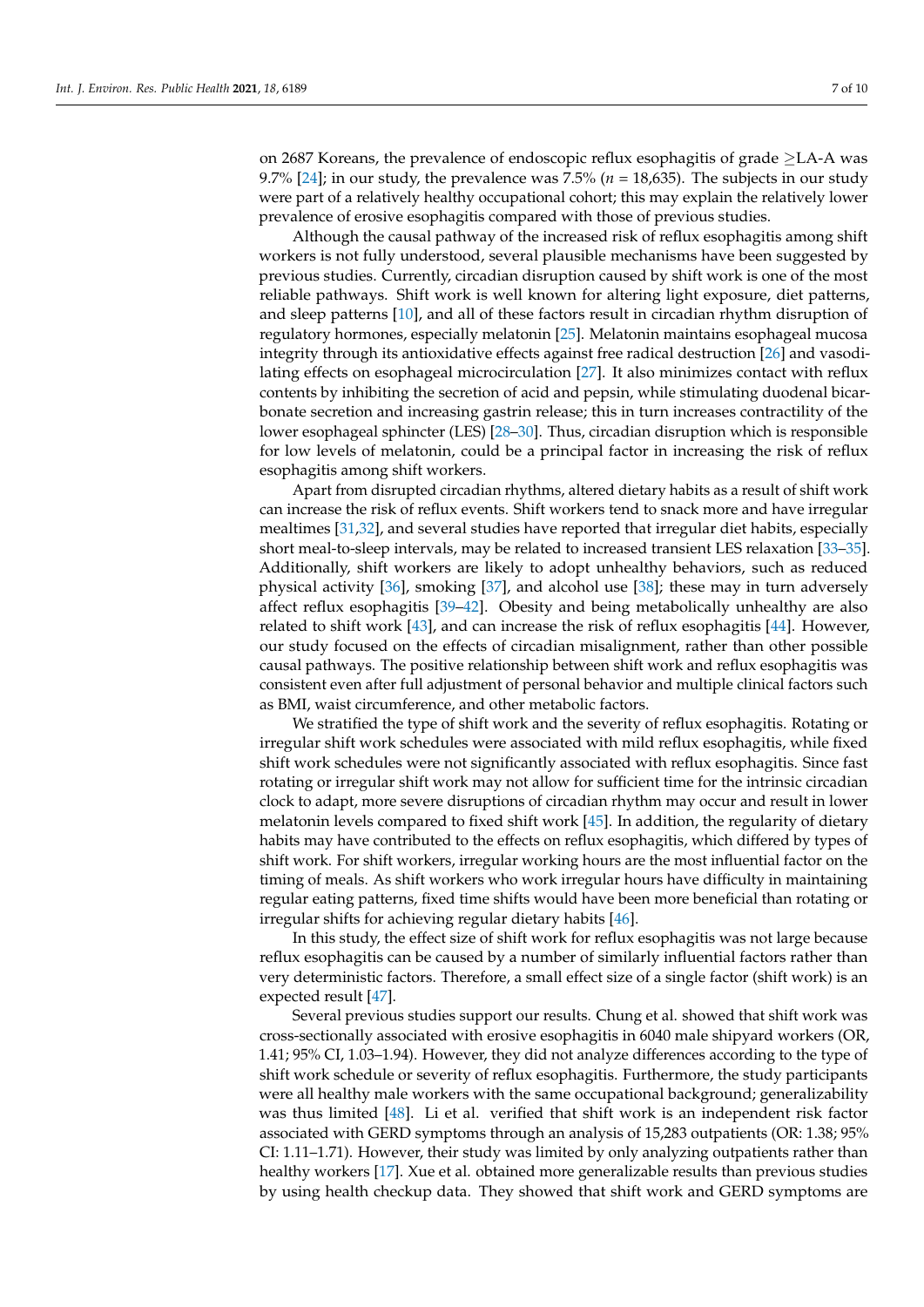cross-sectionally associated (OR: 3.66, 95% CI: 2.52–5.40); however, their study was limited by the fact that they could not correlate GERD symptoms to endoscopic findings [\[16\]](#page-8-12).

Our study has some limitations. First, its cross-sectional design made it difficult to determine causality. Longitudinal studies are required to confirm the causality of the relationship between shift work and reflux esophagitis. Second, although we used endoscopic findings and verified the classification system for the definition of reflux esophagitis, there may have been inter-operator variability in endoscopic findings. Third, the effect of shift work may vary with occupational factors such as work hours, work intensity, and work environment; these were not adequately considered here. Further research needs to consider more specific and concrete occupational factors to analyze the effects of shift work. Fourth, since our study was designed retrospectively using the results of past health examinations, we could not further analyze the dietary habits, consumption of food supplements containing melatonin, or intake of medication related to reflux esophagitis such as antibiotics, non-steroidal anti-inflammatory drugs, warfarin, and anti-hypertensives [\[35,](#page-9-4)[49\]](#page-9-16). Fifth, our study was conducted on relatively young and welleducated Korean men and women, who were in formal full-time employment. Therefore, despite the large sample size, the generalizability of our findings to other populations needs to be verified.

Nonetheless, we believe that our study is valuable, as to the best of our knowledge, this is the first large-scale study to evaluate the association between various shift work schedules and the severity-stratified reflux esophagitis using objective endoscopic findings, as opposed to relying on self-reported symptoms. In addition, our study effectively controlled for potential confounding factors by adjusting for multiple demographic and clinical factors.

### **5. Conclusions**

This cross-sectional study verified the association between shift work (especially rotating or irregular shifts) and mild reflux esophagitis by using EGD results from a large amount of health examination data. In this study, the use of an objective measure may have supported the causality; however, further longitudinal studies are required to confirm the risk of reflux esophagitis due to shift work schedules.

**Author Contributions:** Conceptualization, E.M. and S.P.; methodology, E.M. and D.K.; investigation, E.M., D.K., Y.L. and W.L.; writing—original draft preparation, E.M. and S.P.; writing—review and editing, W.L. and S.P. All authors have read and agreed to the published version of the manuscript.

**Funding:** This research received no external funding.

**Institutional Review Board Statement:** The study was conducted according to the guidelines of the Declaration of Helsinki, and approved by the Institutional Review Board of Kangbuk Samsung Hospital (approval number: KBSMC 2020-10-020; approval date: 16 October 2020).

**Informed Consent Statement:** The need for patient consent was waived owing to the use of deidentified data.

**Data Availability Statement:** The data presented in this study are available upon request from the corresponding author. The data are not publicly available because of ethical concerns.

**Conflicts of Interest:** The authors declare no conflict of interest.

#### **References**

- <span id="page-7-0"></span>1. Harrington, J.M. Health effects of shift work and extended hours of work. *Occup. Environ. Med.* **2001**, *58*, 68–72. [\[CrossRef\]](http://doi.org/10.1136/oem.58.1.68)
- <span id="page-7-1"></span>2. Eurofound. *Sixth European Working Conditions Survey—Overview Report (2017 update)*; Publications Office of the European Union: Luxembourg, 2017.
- <span id="page-7-2"></span>3. Maestas, N.; Mullen, K.J.; Powell, D.; von Wachter, T.; Wenger, J.B. *Working Conditions in the United States: Results of the 2015 American Working Conditions Survey*; RAND Corporation: Santa Monica, CA, USA, 2017; Available online: [https://www.rand.](https://www.rand.org/pubs/research_reports/RR2014.html) [org/pubs/research\\_reports/RR2014.html](https://www.rand.org/pubs/research_reports/RR2014.html) (accessed on 31 January 2021).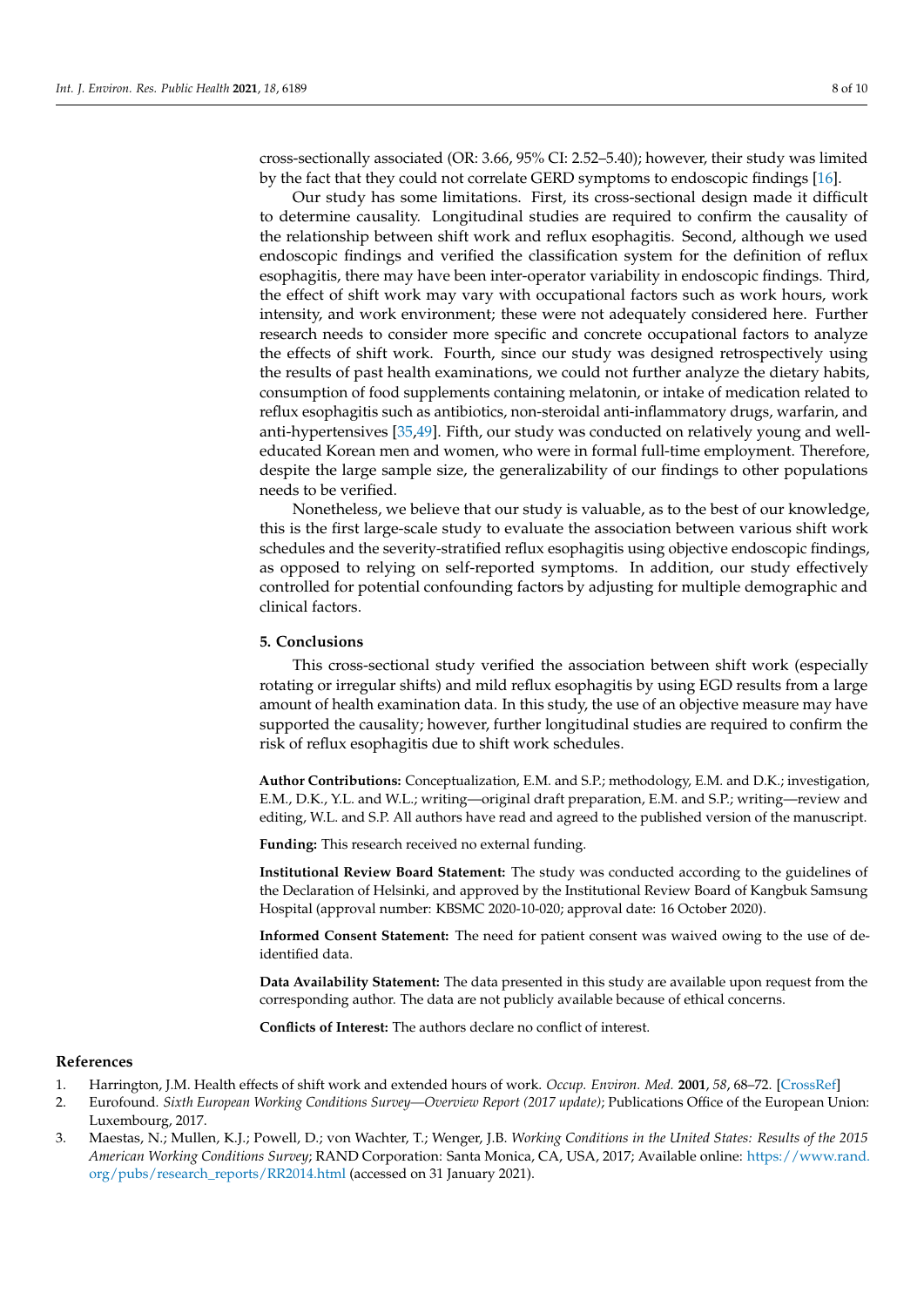- <span id="page-8-0"></span>4. Korean Working Environment Survey. Occupational Safety and Health Research Institute, Korea Safety and Health Agency. Korea Social Sciences Archive (KOSSDA). 2017. Available online: <http://hdl.handle.net/20.500.12236/23243> (accessed on 31 January 2021).
- <span id="page-8-1"></span>5. Vyas, M.V.; Garg, A.X.; Iansavichus, A.V.; Costella, J.; Donner, A.; Laugsand, L.E.; Janszky, I.; Mrkobrada, M.; Parraga, G.; Hackam, D.G. Shift work and vascular events: Systematic review and meta-analysis. *BMJ* **2012**, *345*, e4800. [\[CrossRef\]](http://doi.org/10.1136/bmj.e4800)
- <span id="page-8-2"></span>6. Anothaisintawee, T.; Reutrakul, S.; Van Cauter, E.; Thakkinstian, A. Sleep disturbances compared to traditional risk factors for diabetes development: Systematic review and meta-analysis. *Sleep Med. Rev.* **2015**, *30*, 11–24. [\[CrossRef\]](http://doi.org/10.1016/j.smrv.2015.10.002)
- <span id="page-8-3"></span>7. Proper, K.I.; van de Langenberg, D.; Rodenburg, W.; Vermeulen, R.C.; van der Beek, A.J.; van Steeg, H.; van Kerkhof, L.W. The relationship between shift work and metabolic risk factors: A systematic review of longitudinal studies. *Am. J. Prev. Med.* **2016**, *50*, e147–e157. [\[CrossRef\]](http://doi.org/10.1016/j.amepre.2015.11.013)
- <span id="page-8-4"></span>8. Ijaz, S.; Verbeek, J.; Seidler, A.; Lindbohm, M.L.; Ojajärvi, A.; Orsini, N.; Costa, G.; Neuvonen, K. Night-shift work and breast cancer—a systematic review and meta-analysis. *Scand. J. Work Environ. Health* **2013**, *39*, 431–447. [\[CrossRef\]](http://doi.org/10.5271/sjweh.3371)
- <span id="page-8-5"></span>9. Wang, X.; Ji, A.; Zhu, Y.; Liang, Z.; Wu, J.; Li, S.; Meng, S.; Zheng, X.; Xie, L. A meta-analysis including dose-response relationship between night shift work and the risk of colorectal cancer. *Oncotarget* **2015**, *6*, 25046–25060. [\[CrossRef\]](http://doi.org/10.18632/oncotarget.4502)
- <span id="page-8-6"></span>10. Rao, D.; Yu, H.; Bai, Y.; Zheng, X.; Xie, L. Does night-shift work increase the risk of prostate cancer? A systematic review and meta-analysis. *OncoTargets Ther.* **2015**, *8*, 2817–2826.
- <span id="page-8-7"></span>11. Lin, X.; Chen, W.; Wei, F.; Ying, M.; Wei, W.; Xie, X. Night-shift work increases morbidity of breast cancer and all-cause mortality: A meta-analysis of 16 prospective cohort studies. *Sleep Med.* **2015**, *16*, 1381–1387. [\[CrossRef\]](http://doi.org/10.1016/j.sleep.2015.02.543)
- <span id="page-8-8"></span>12. Kecklund, G.; Axelsson, J. Health consequences of shift work and insufficient sleep. *BMJ* **2016**, *355*, i5210. [\[CrossRef\]](http://doi.org/10.1136/bmj.i5210) [\[PubMed\]](http://www.ncbi.nlm.nih.gov/pubmed/27803010)
- <span id="page-8-9"></span>13. Konturek, P.C.; Brzozowski, T.; Konturek, S.J. Gut clock: Implication of circadian rhythms in the gastrointestinal tract. *J. Physiol. Pharmacol.* **2011**, *62*, 139–150.
- <span id="page-8-10"></span>14. Vakil, N.; Van Zanten, S.V.; Kahrilas, P.; Dent, J.; Jones, R. The Montreal definition and classification of gastroesophageal reflux disease: A global evidence-based consensus. *Am. J. Gastroenterol.* **2006**, *101*, 1900–1920.
- <span id="page-8-11"></span>15. Jones, R.; Galmiche, J.P. What do we mean by GERD?–definition and diagnosis. *Aliment. Pharmacol. Ther.* **2005**, *22*, 2–10. [\[CrossRef\]](http://doi.org/10.1111/j.1365-2036.2005.02610.x)
- <span id="page-8-12"></span>16. Xue, J.; Zhao, Y.; Wang, Z.; Ren, N.; Zhou, C.; Qin, S. Rotating night shift work is associated with an increased risk of gastroesophageal reflux disease (GERD) symptoms among workers in China: A cross-sectional study. *Int. J. Clin. Pract.* **2021**, *75*, e13848. [\[CrossRef\]](http://doi.org/10.1111/ijcp.13848)
- <span id="page-8-13"></span>17. Li, Y.M.; Du, J.; Zhang, H.; Yu, C.H. Epidemiological investigation in outpatients with symptomatic gastroesophageal reflux from the Department of Medicine in Zhejiang Province, east China. *J. Gastroenterol. Hepatol.* **2008**, *23*, 283–289. [\[CrossRef\]](http://doi.org/10.1111/j.1440-1746.2007.05045.x) [\[PubMed\]](http://www.ncbi.nlm.nih.gov/pubmed/17645475)
- <span id="page-8-14"></span>18. Wong, B.C.; Kinoshita, Y. Systematic review on epidemiology of gastroesophageal reflux disease in Asia. *Clin. Gastroenterol. Hepatol.* **2006**, *4*, 398–407. [\[CrossRef\]](http://doi.org/10.1016/j.cgh.2005.10.011)
- <span id="page-8-15"></span>19. Savarino, E.; De Bortoli, N.; De Cassan, C.; Coletta, M.D.; Bartolo, O.; Furnari, M.; Ottonello, A.; Marabotto, E.; Bodini, G.; Savarino, V. The natural history of gastro-esophageal reflux disease: A comprehensive review. *Dis. Esophagus* **2017**, *30*. [\[CrossRef\]](http://doi.org/10.1111/dote.12511)
- <span id="page-8-16"></span>20. von Elm, E.; Altman, D.G.; Egger, M.; Pocock, S.J.; Gøtzsche, P.C.; Vandenbroucke, J.P. STROBE Initiative. The Strengthening the Reporting of Observational Studies in Epidemiology (STROBE) statement: Guidelines for reporting observational studies. *Lancet* **2007**, *370*, 1453–1457. [\[CrossRef\]](http://doi.org/10.1016/S0140-6736(07)61602-X)
- <span id="page-8-17"></span>21. Iwakiri, K.; Kawami, N.; Nomura, T.; Hoshihara, Y. Tips for the diagnosis and treatment of reflux esophagitis. *Gastroenterol. Endosc.* **2015**, *57*, 1641–1647.
- <span id="page-8-18"></span>22. Eusebi, L.H.; Ratnakumaran, R.; Yuan, Y.; Solaymani-Dodaran, M.; Bazzoli, F.; Ford, A.C. Global prevalence of, and risk factors for, gastro-oesophageal reflux symptoms: A meta-analysis. *Gut* **2018**, *67*, 430–440. [\[CrossRef\]](http://doi.org/10.1136/gutjnl-2016-313589)
- <span id="page-8-19"></span>23. Richter, J.E.; Rubenstein, J.H. Presentation and epidemiology of gastroesophageal reflux disease. *Gastroenterology* **2018**, *154*, 267–276. [\[CrossRef\]](http://doi.org/10.1053/j.gastro.2017.07.045)
- <span id="page-8-20"></span>24. Nam, K.; Shin, J.E.; Kim, S.E.; Baik, G.H.; Choi, S.H.; Lee, J.Y.; Park, K.S.; Joo, Y.E.; Myung, D.S.; Kim, H.J.; et al. Prevalence and risk factors for upper gastrointestinal diseases in health check-up subjects: A nationwide multicenter study in Korea. *Scand. J. Gastroenterol.* **2018**, *53*, 910–916. [\[CrossRef\]](http://doi.org/10.1080/00365521.2018.1487992) [\[PubMed\]](http://www.ncbi.nlm.nih.gov/pubmed/30169983)
- <span id="page-8-21"></span>25. Depner, C.M.; Stothard, E.R.; Wright, K.P. Metabolic consequences of sleep and circadian disorders. *Curr. Diabetes Rep.* **2014**, *14*, 1–9. [\[CrossRef\]](http://doi.org/10.1007/s11892-014-0507-z)
- <span id="page-8-22"></span>26. Reiter, R.J.; Tan, D.X.; Mayo, J.C.; Sainz, R.M.; Leon, J.; Czarnocki, Z. Melatonin as an antioxidant: Biochemical mechanisms and pathophysiological implications in humans. *Acta Biochim. Pol.* **2003**, *50*, 1129–1146. [\[CrossRef\]](http://doi.org/10.18388/abp.2003_3637) [\[PubMed\]](http://www.ncbi.nlm.nih.gov/pubmed/14740000)
- <span id="page-8-23"></span>27. Konturek, S.J.; Zayachkivska, O.; Havryluk, X.O.; Brzozowski, T.; Sliwowski, Z.; Pawlik, M.; Konturek, P.C.; Czesnikiewicz-Guzik, M.; Gzhegotsky, M.R.; Pawlik, W.W. Protective influence of melatonin against acute esophageal lesions involves prostaglandins, nitric oxide and sensory nerves. *J. Physiol. Pharmacol.* **2007**, *58*, 361–377.
- <span id="page-8-24"></span>28. Kato, K.; Murai, I.; Asai, S.; Takahashi, Y.; Matsuno, Y.; Komuro, S.; Kurosaka, H.; Iwasaki, A.; Ishikawa, K.; Arakawa, Y. Central nervous system action of melatonin on gastric acid and pepsin secretion in pylorusligated rats. *Neuroreport* **1998**, *9*, 2447–2450. [\[CrossRef\]](http://doi.org/10.1097/00001756-199808030-00004)
- 29. Bubenik, G.A. Gastrointestinal melatonin: Localization, function, and clinical relevance. *Dig. Dis. Sci.* **2002**, *47*, 2336–2348. [\[CrossRef\]](http://doi.org/10.1023/A:1020107915919)